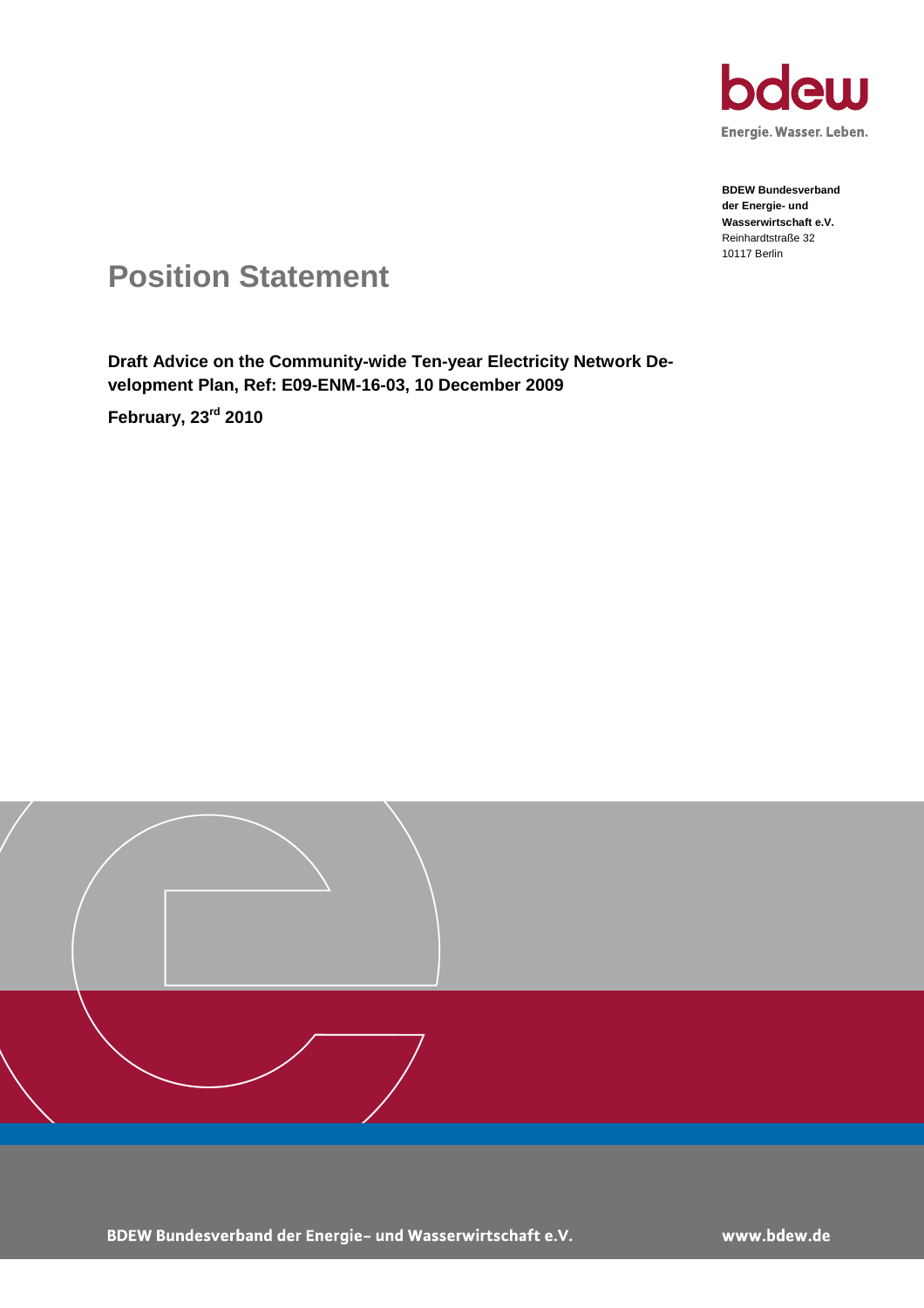

The German Association of Energy and Water Industries (BDEW) represents the interests of its 1,800 members of the electricity, gas and water industries. In the energy sector, BDEW represents companies active in generation, trading, transmission, distribution and retail.

## **1 General Remarks**

BDEW welcomes the opportunity to comment on ERGEG's public consultation paper on the future 10-year electricity network development plan as outlined in the  $3<sup>rd</sup>$  Energy Package, and sees this plan as a contribution to foster and strengthen the European electricity market.

A 10-year electricity network development plan (TYNDP) could provide a useful source of information for investment planning purposes and therefore could facilitate the coordinated development of the asset base in an efficient and transparent way. The TYNDP may also identify network shortcomings, such as capacity gaps and bottlenecks requiring action, missing interconnectors and obstacles to a single European electricity market.

Most issues regarding the technical and operational part for the planning, implementation and monitoring process concerning the TYNDP are addressed. However, since it is a long term forecasting tool, it can not be binding in terms of demand and supply, because the political environment as well as the technology are subject to constant changes over time. Accordingly, this fact needs to be taken into consideration.

Furthermore, it has to be noted, that an advanced planning and investment process leads to additional costs. The Regulation (EC) 714/2009 gives indications on the cost recovery via grid tariffs. This issue is not yet addressed in the draft but it should be considered as a basic requirement to ensure a high quality especially for incentive regulation systems' "cost recovery".

#### **2 Specific Remarks**

**2.1 Question 1: The document presents the regulators' view on the planning process to achieve a non-binding Community-wide network development plan. Does this view contribute to the objectives set in the Section 2 and especially transparency of planning? What should be added / deleted within the planning process in this respect?**

The network development plan must notably show how the needs for grid usage are matched with the solutions of investment. We fully appreciate all measures which help to increase transparency of the network planning procedures nationally, regionally and Community-wide.

We want to point out that it is absolutely necessary that the process, the methodology, the data and the results achieved are transparent and comprehensible to all parties connected to the transmission grid or utilising it as a market platform (e.g. involvement of generators, DSOs, traders, consumers in order to reach the objectives of the network development plan).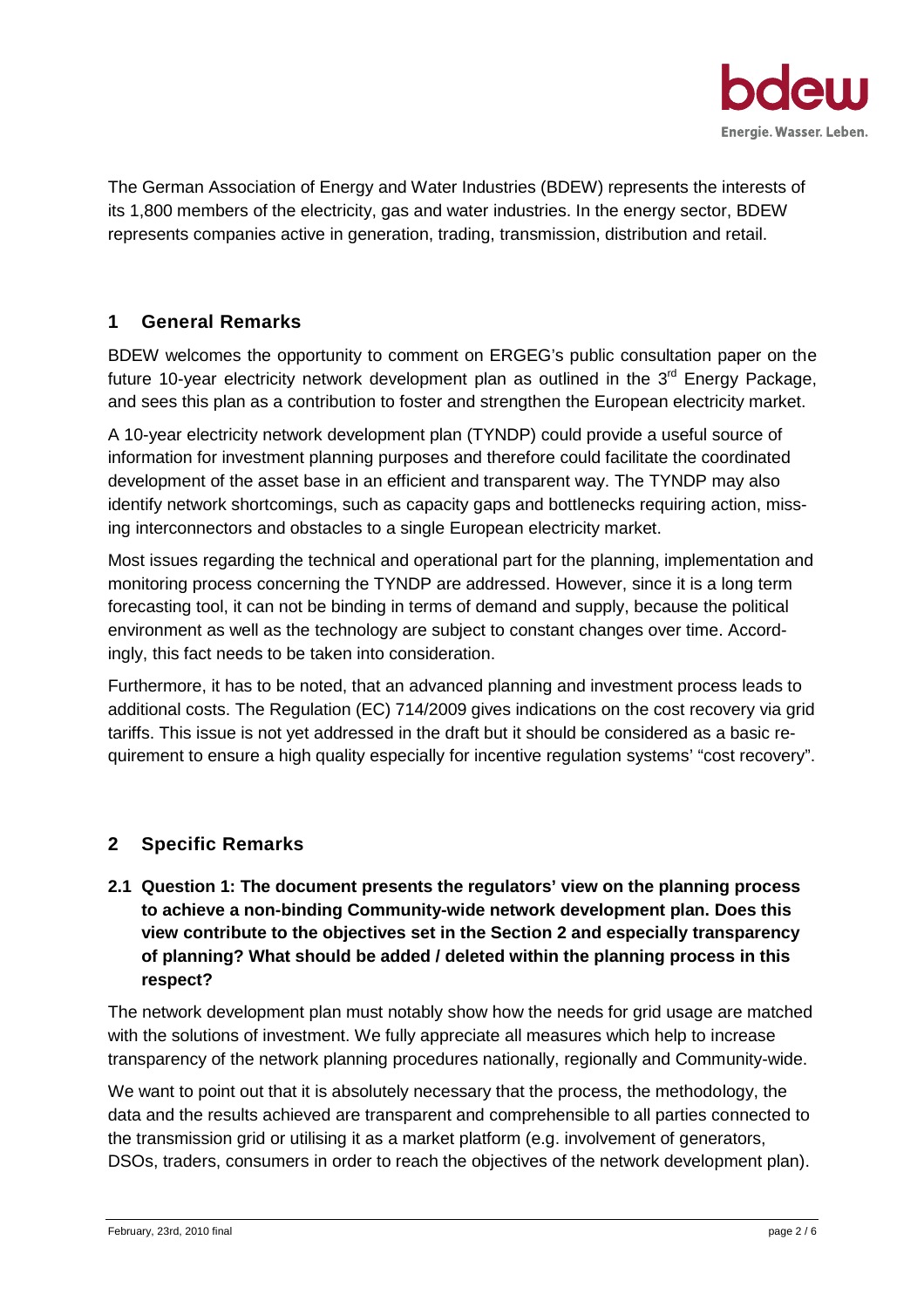

The planning process proposed with the two complementary approaches seems to be appropriate to check the coherence of the network development plan. However, taken the number of envisaged consultation on different levels we recommend streamlining the process and focusing on two steps.

#### *Top-down approach*

BDEW confirms the need to address overall planning premises for TSOs' national or regional planning. Market integration being a core target of the TYNDP and the removal of physical bottlenecks should be the guideline and national TSOs 'just' decide where (nationally or cross-border) to build the most efficient project to comply with the guideline. To meet the integration goal and the grid connection and access requirements of the grid users, it is important not to restrict the TYNDP to cross-border connections only. Bottlenecks within the regions may hinder the objectives as well.

We urgently recommend ERGEG, respectively ACER to challenge ENTSO-E as well as national TSOs to propose and implement specific projects that generally contribute to market integration.

#### *Draft plan (national, regional, Community-wide)*

We acknowledge TSOs' national responsibility to operate a network that is able to deliver energy to all consumers. This includes the evaluation of changes in national generation and load patterns which results in nationally driven bottom-up input into a national as well as a regional and additionally a Community-wide network development plan.

With regard to the bottom-up process we recommend keeping changes in production and consumption initiated by the 20/20/20-target in view and checking it against the daily experience of TSOs / DSOs and other stakeholders.

For the bottom-up process it is also essential to closely involve the DSOs in a well designed manner because in many regions major parts of the intermittent generation feed into the transmission grids of the distribution level. An impressive example is the situation in Northern Germany where an immense capacity of dispersed generation will be installed. With regard to the needs for integration of intermittent generation it is inevitable to include projects of the TSOs which are necessary to collect the power of these units from the grids of the DSOs. The majority of these units are installed in networks of DSOs. For this reason the TYNDP has to be consulted with the DSOs. In case the plan could affect their issues a common solution has to be developed together with the DSOs.

We consider it necessary to organize the consultations with stakeholders in an effective way with a special focus on methodology in the first round. Consultations on national, regional and Community-wide network development plans should be put together to gather a holistic view to the benefit of a European network platform.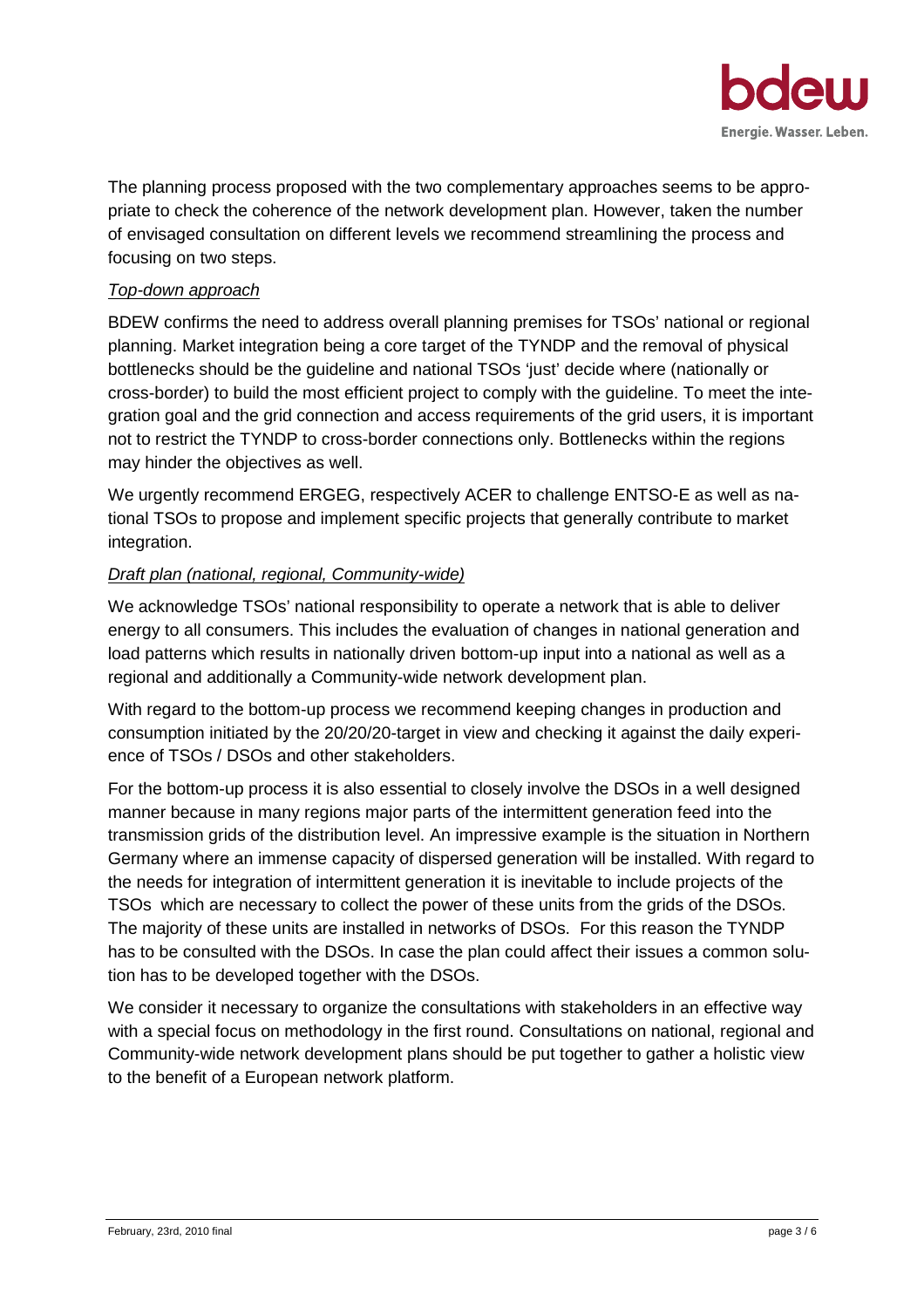

# **2.2 Question 2: The document describes the contents of the Community-wide network development plan. Does it reflect the topics needed for the plan? What should be added / deleted within the contents of the plan?**

Overall, we agree with the proposed content of the Community-wide network development plan, which is clearly structured. There are only a few topics to add.

Planning rules: What are the technical planning criteria for the TSOs? There should be at least a common understanding of the n-1-criterion, the use of dynamic rating (overhead line rating), how to consider the use of system automatics (e.g. fast valving)?

Existing and future national bottlenecks of each TSO should be added. The restriction to cross-border bottlenecks will hinder the objectives outlined in section 1.2.

**It is necessary to give a clear indication of who remains responsible if single projects of the previously adopted plan have not been implemented (see 6.6.3 b).**

#### **2.3 Question 3: The document addresses European generation adequacy outlook. What should be added / deleted in this respect when ERGEG gives its advice?**

The generation adequacy outlook should serve as a guideline and should cover the overall adequacy of the electricity system to supply current and projected demands for electricity. However, conclusions should be drawn with the full awareness that the information for generation might change over a period of 10 years. Decisions for the installation of new generation plants and/or decommissioning of old power plants depend on several factors (e.g. economic, social environment, ...). The impact of these uncertainties should be indicated and considered; therefore, information received from generators in the framework of the adequacy report cannot be taken as binding.

# **2.4 Question 4: The document describes the topics (existing and decided infrastructure, identification of future bottlenecks in the network, identified investment projects, technical and economic description of the investment projects) for the assessment of resilience of the system. Is this description appropriate? Should it be changed and if so, how?**

We agree in general. All scenarios used shall be compliant with the achievement of the 20/20/20 target. In addition to the economic criteria stated, also instruments for market based management of congestions and the related costs shall be taken into consideration as well.

To indicate the most urgent need for network development, the existing bottlenecks within the "regions" and across the borders should be clearly shown in the TYNDP including measures to overcome them.

Concerning the existing and decided infrastructure (section 6.6.1), information can be given on existing transmission capacity and on additional transmission capacity decided to be built,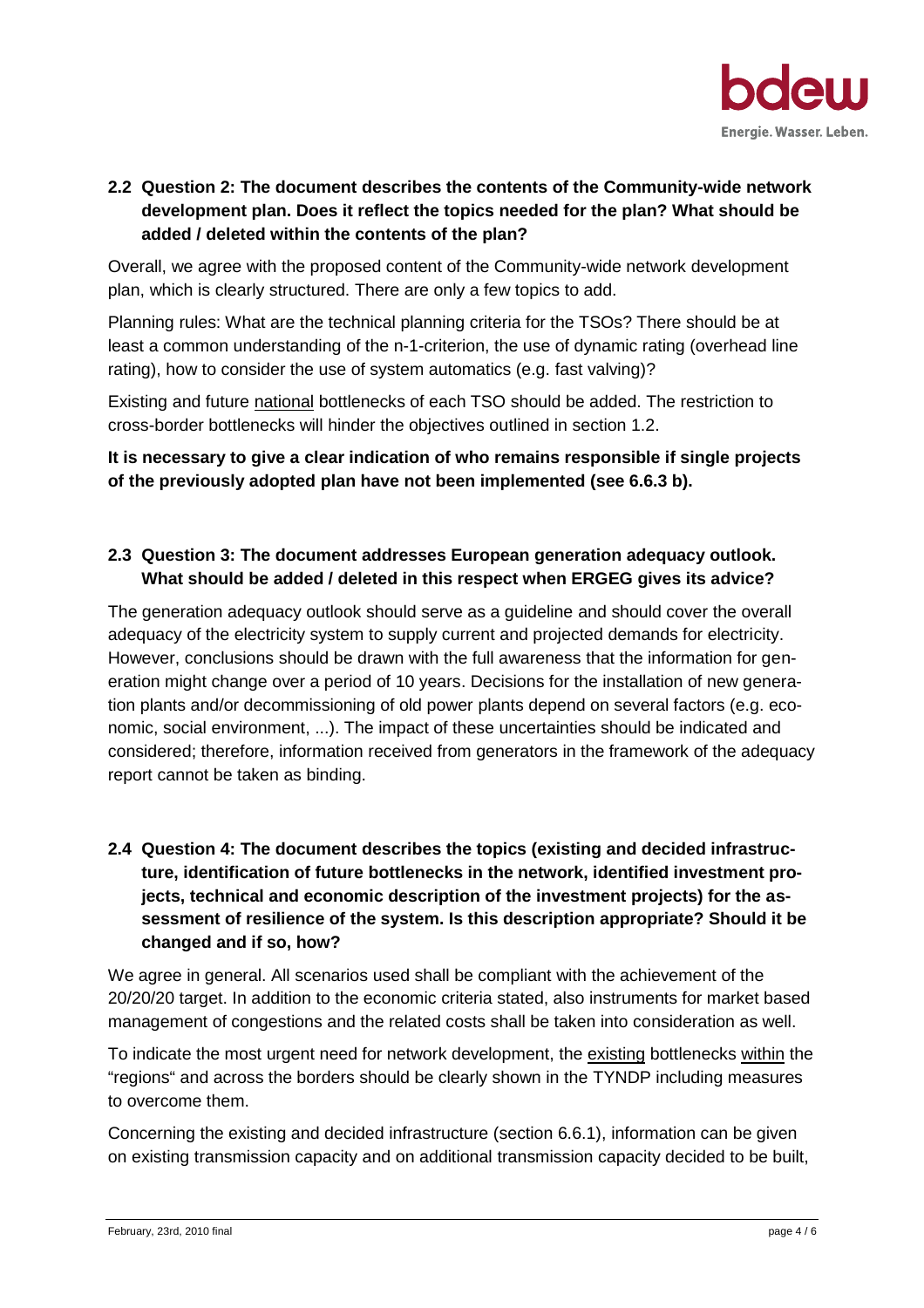

but not on the rate of transmission capacity use on an annual (and monthly) basis for the previous 5 years. These data are not yet available and further studies are necessary to get them.

# **2.5 Questions 5: The document sets out criteria for regulatory opinion. Are these criteria clear and unambiguous? If not, how they should be amended?**

The criteria for regulatory opinion as proposed under section 7 refer overall to the completeness of the Community-wide network development plan and whether its elaboration complies with the process foreseen. **We miss a thorough evaluation of the identified investment projects and ACER's statement whether they fulfil the objectives under section 2 of the consultation paper**, respectively ENTSO-E's priorities as set forth by the consulted planning premises, scenarios etc. Therefore, we recommend evaluating the plan, inter alia, under a market integration perspective.

The TSOs of ENTSO-E have a common understanding of the technical planning rules (see 2.1.). The common understanding should be documented in the TYNDP. All existing and future internal and cross-border bottlenecks are documented in the TYNDP.

# **2.6 Question 6: Compatibility between the national, regional and Community-wide tenyear network development plans shall be ensured. How can this compatibility be measured and evaluated? How may inconsistencies be identified?**

The aspect of coherence and compatibility is first of all an issue of integrating the same priorities and assumption in all of the different planning tools. This task remains the responsibility of TSOs and ENTSO-E. As long as the TSOs conduct their analysis separately on TSO-level with only a sporadic joint analysis with their direct neighbours, the TYNDP will remain a composition of national (TSO) development plans. If the development plan is to be beneficial in a way to allocate the resources to develop the European network in an efficient and transparent way, harmonisation of its input and central assumptions on scenarios is necessary.

From a market perspective, we could only evaluate consistency whether an identified infrastructure shortfall in one market or between two markets will lead to an identified investment project in all of the network development plans. Therefore, **we consider a central consultation of the Community-wide network development plan with national annexes, outlining national investment projects, as sensible.** There should be a clear link between data published in the framework of transparency on grid data and the TYNDP (for example information on critical branches in the CWE regional market).